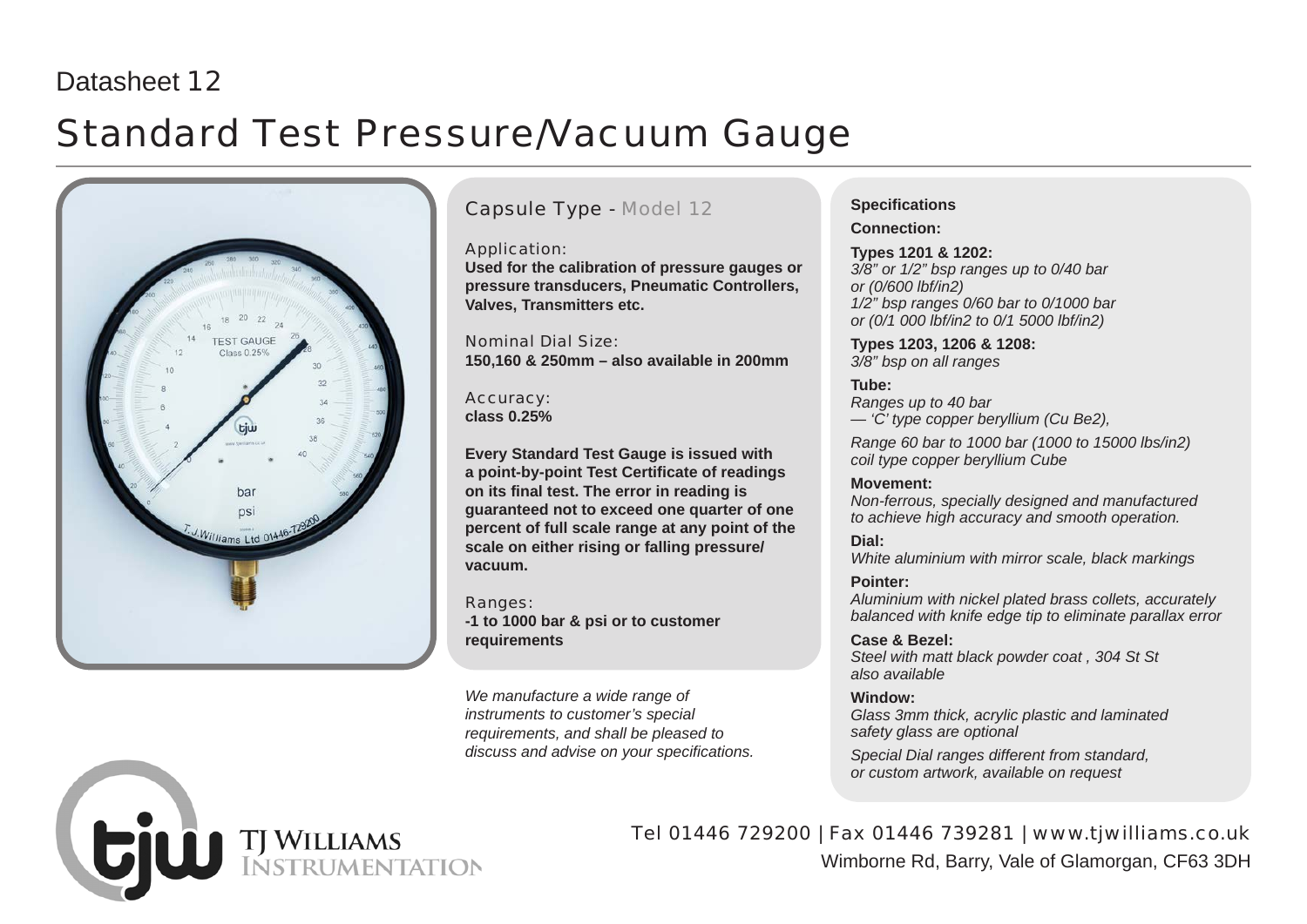## Datasheet 12

# Standard Test Pressure/Vacuum Gauge

#### **Effects of pressure medium on accuracy:**

*If a gauge has been calibrated on air and is subsequently used on liquid the weight of liquid in the tube will weigh down the end of the tube and can thus cause an error in the gauge reading. This effect is significant on low pressure gauges and so STANDARD TEST GAUGES with graduations up to and including 16 bar or 250 Ibf/in2 are calibrated on air if they are to be used on air. It is therefore important when ordering to say whether such gauges are to be used on AIR or to be used on LIQUID. The dials of all gauges calibrated on air are marked "Calibrated on Air, use no liquid". Gauges with ranges above 16 bar or 250 lbf/in2 calibrated on oil or air show no significant error so, the pressure medium need not be specified when ordering. All vacuum gauges are calibrated on air.*

### **Safety Pattern or Gas Pattern STANDARD TEST GAUGES**

*These gauges are similar to Figure 12 but safety pattern with acrylic or laminated safety glass window, case has integral partition between the tube and the dial, and is fitted with a blow-out back. This Safety Pattern construction complies with the safety requirements of EN837 and should always be specified when gauges range above 25 bar is to be used on gases or on volatile liquids.*

#### **Oil free gauges**

*The tubes and connection blocks of these gauges are degreased before assembly and the strictest precautions are taken to see that no oil enters the tube during manufacture. The dials are marked 'use no oil'. When ordering, please state whether the gauges are to be calibrated on AIR or LIQUID.*

### **Scales & dial markings**

*The scale is marked by fine lines on a white background and there is a figure at each 10th division. The number of divisions is given in the table below, the column headed 20 being also applicable to 200, 2000 etc. Graduations are available in bar, kPa, MPa, Kgf/cm2, lbf/in2 etc. and also with two scales. The table shows the preferred two scale dials with imperial and metric units.*

### **Single Scale Dials**

|  | <b>Max Graduation Scale</b><br>20  25  30  40  50  60  80  100  120  150  160 |  |  |  |  |
|--|-------------------------------------------------------------------------------|--|--|--|--|
|  | Divisions 160mm dial<br>200 125 150 200 100 120 200 200 120 150 160           |  |  |  |  |
|  | Divisions 200 & 250mm dial<br>200 250 300 200 250 300 200 200 240 300 320     |  |  |  |  |

### **Dual Scale Dials / Outer scale lbf/in2**

|  | <b>Max Graduation Scale</b> | 15 20 30 60 100                                   |  |
|--|-----------------------------|---------------------------------------------------|--|
|  | Divisions 160mm dial        | 150 100 150 120 100                               |  |
|  |                             | Divisions 200 & 250mm dial<br>150 200 300 300 200 |  |

### **Inner scale bar**

**Max Graduation Scale 1 1.4 2 4 7 Divisions 160mm dial 100 140 100 100 140**

**Divisions 200 & 250mm dial 200 280 200 200 280**



Tel 01446 729200 | Fax 01446 739281 | www.tjwilliams.co.uk Wimborne Rd, Barry, Vale of Glamorgan, CF63 3DH